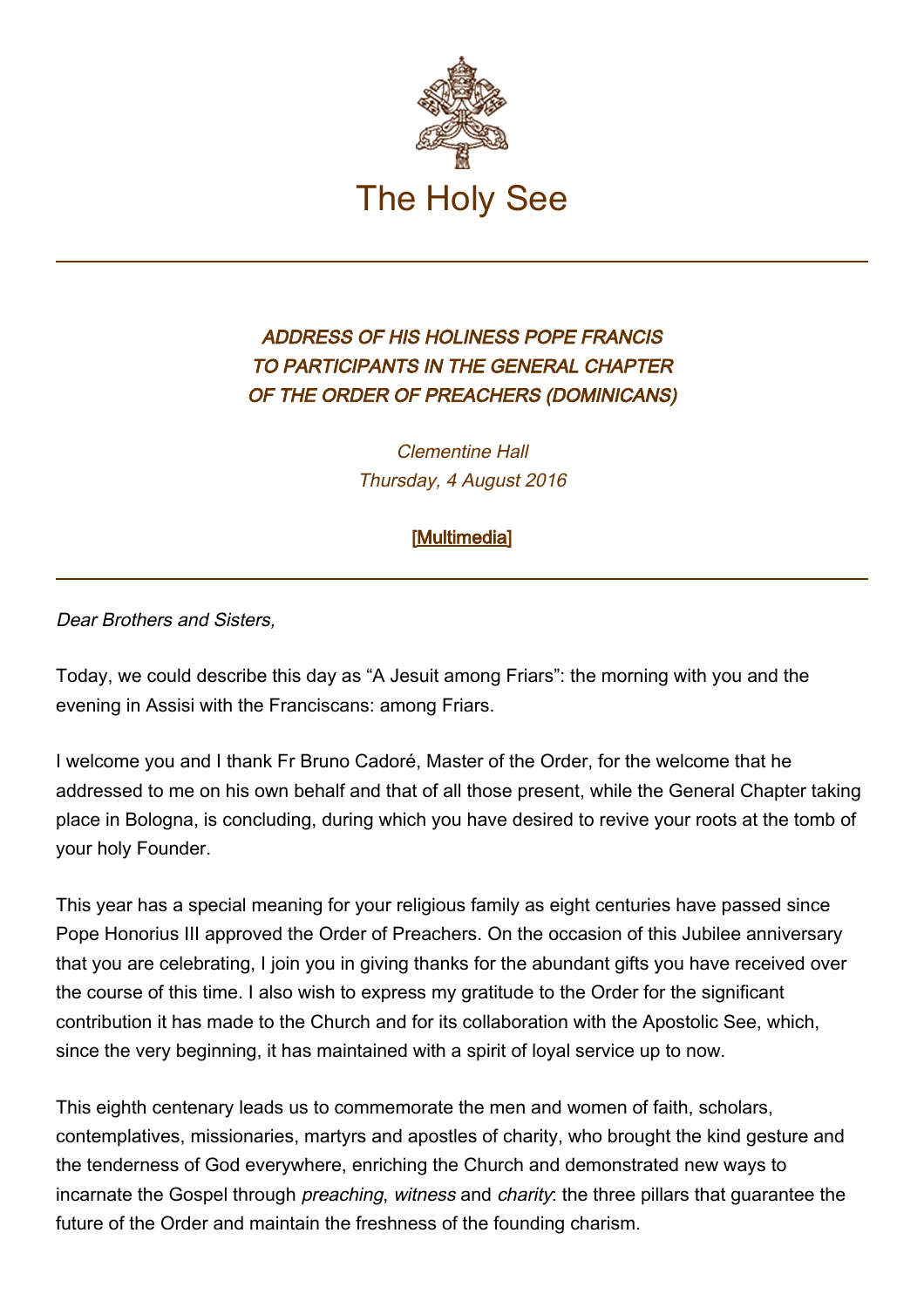God moved St Dominic to found an "Order of Preachers", which has the mission of preaching that Jesus entrusted to the Apostles. It is the Word of God that burns within you and impels you to go forth to proclaim Jesus Christ to all peoples (cf. Mt 28:19-20). The Founding Father said: "First contemplate, then teach". Evangelized by God, in order to evangelize. Without a strong union with Him, preaching might seem completely perfect, quite reasonable and even admirable, but it will not touch the heart, which is what has to change. The serious and assiduous study of theological matters is also essential, because it allows you to grow closer to reality and to listen to God's people. The preacher contemplates the Word and also contemplates the people, who are waiting to be understood (cf. [Evangelii Gaudium](http://w2.vatican.va/content/francesco/en/apost_exhortations/documents/papa-francesco_esortazione-ap_20131124_evangelii-gaudium.html), 154).

Effectively transmitting the Word of God requires *testimony*: faithful teachers of the truth and courageous witnesses of the Gospel. Witnesses embody the teaching, they make it tangible, attractive, and leave no one indifferent; they unite the joy of the Gospel to the truth, the joy of knowing we are loved by God and are objects of his infinite mercy (cf. ibid., 142).

St Dominic told his followers: "Walking barefoot, let us go to preach". He reminds us of the passage of the burning bush, when God said to Moses: "Put off your shoes from your feet, for the place on which you are standing is holy ground" (Ex 3:5). A good preacher is aware that he is moving on holy ground, because the Word he brings is holy, as are the people who are to receive it. The faithful not only need to receive the Word in its integrity, but they also need to experience the life witness of the preacher (cf. *[Evangelii Gaudium](http://w2.vatican.va/content/francesco/en/apost_exhortations/documents/papa-francesco_esortazione-ap_20131124_evangelii-gaudium.html)*, 171). The Saints brought forth abundant fruit because, by their life and their mission, they spoke with the language of the heart, which knows no barriers and can be understood by everyone.

Lastly, those who preach and bear witness must do so in *charity*. Without this, they will be suspect and disputable. St Dominic had a dilemma at the beginning of his life, which marked the whole of his existence: "How can I study on dead skins while the flesh of Christ suffers?". The body of Christ, alive and suffering, cries out to the preacher and does not leave him in peace. The cry of the poor and the excluded awakens us and helps us to understand the compassion Jesus felt for the people (Mt 15:32).

Looking around us, we find that the men and women of today are thirsting for God. They are the living flesh of Christ which cries out: "I thirst" for an authentic and liberating word, for a fraternal and kind gesture. This cry beckons us and must constitute the backbone of the mission and give life to structures and pastoral programmes. Think about this when you reflect on the need to adjust the structure of the Order, so as to discern the answer you must give to this cry from God. The more we go to satiate the thirst of our neighbour, the more we will be preachers of truth, of that truth proclaimed with love and mercy, which St Catherine of Siena speaks of (cf. The Book of Divine Doctrine, 35). In the encounter with the living flesh of Christ we are evangelized and we rediscover the passion of being preachers and witnesses of his love; we free ourselves from the dangerous temptation of Gnosticism, which is so prevalent today.